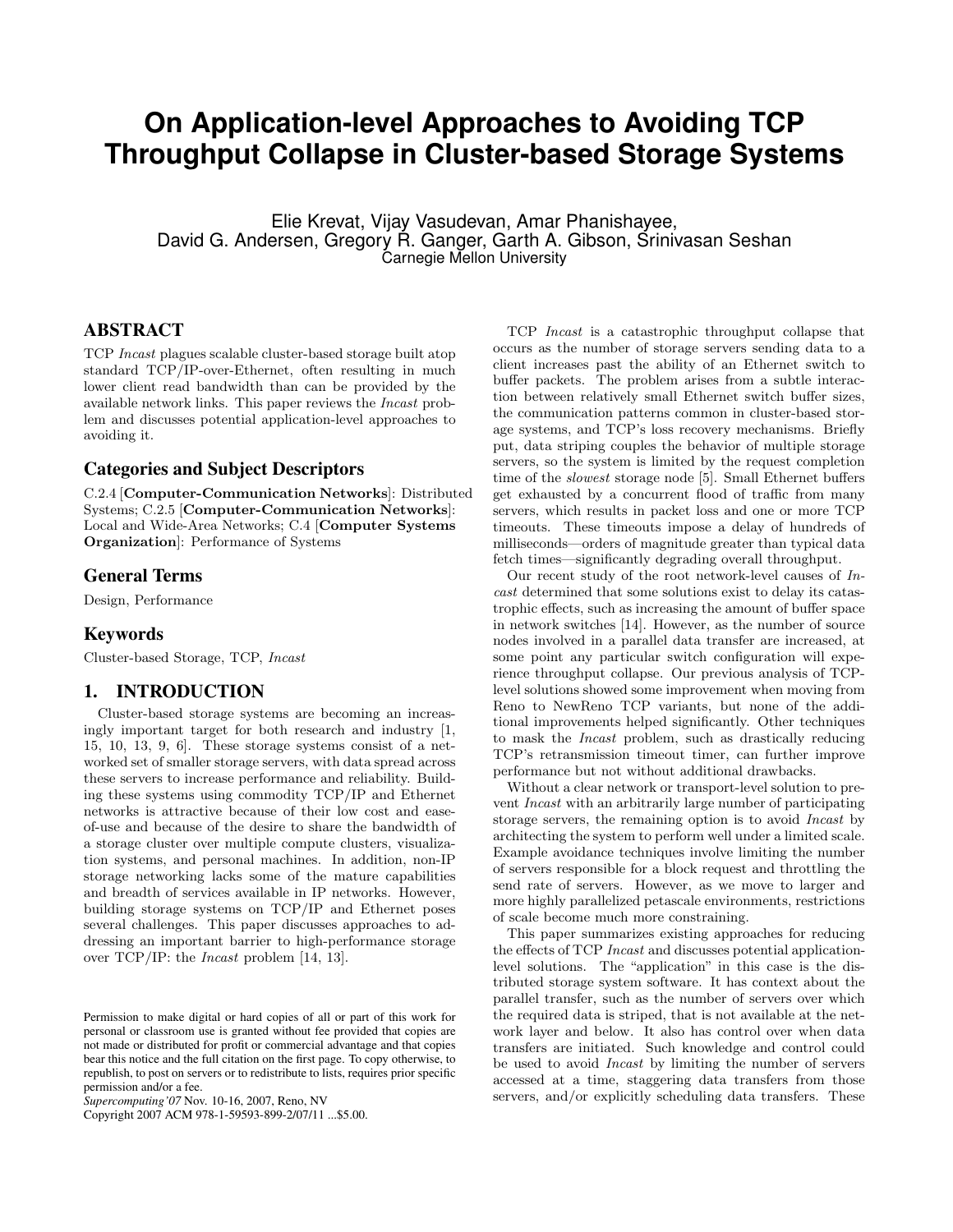

Figure 1: Terminology for a synchronized reads environment, where a client requests data from multiple servers.

application-level approaches may avoid Incast altogether, allowing the scaling of cluster-based storage toward petascale levels atop commodity TCP/IP and Ethernet networks.

# 2. THE *INCAST* PROBLEM

This section describes the Incast problem and discusses TCP and Ethernet-level approaches to reducing its impact.

#### 2.1 Throughput Collapse of Synchronized Reads

In cluster-based storage systems, data is stored across many storage servers to improve both reliability and performance. Typically, their networks have high bandwidth (1-10 Gbps) and low latency (round-trip-times of 10s to 100s of µseconds) with clients separated from storage servers by one or more switches.

In this environment, data blocks are striped over a number of servers, such that each server stores a fragment of a data block, denoted as a Server Request Unit (SRU) (Figure 1). A client requesting a data block sends request packets to all of the storage servers containing data for that particular block; the client requests the next block only after it has received all the data for the current block. We refer to such reads as synchronized reads.

Most networks are provisioned such that the client's bandwidth to the switch should be the throughput bottleneck of any parallel data transfer [11, 12]. Unfortunately, when performing synchronized reads for data blocks across an increasing number of servers, a client may observe a TCP throughput drop of one or two orders of magnitude below its link capacity. Figure 2 illustrates a catastrophic performance drop in a cluster-based storage network environment when a client requests data from four or more servers.

TCP timeouts are the primary cause of this goodput collapse [14], where we define goodput as the data throughput observed by the application as contrasted with the amount of data passed over the network (which includes retransmissions). When goodput degrades, many servers still send their SRU quickly, but one or more other servers experience



Figure 2: TCP throughput collapse for synchronized reads performed on a storage cluster.

a timeout due to packet losses. During this timeout period, servers that have completed their data transfers must wait for the client to receive the complete data block before the next block is requested, resulting in an underutilized link.

# 2.2 TCP- and Ethernet-level Improvements

Incast poses a significant barrier to improving TCP throughput in petascale environments, where the number of servers communicating simultaneously with a client will need to be increased to effectively use free network bandwidth. In this section, we summarize the results of a recent study showing the effectiveness of several TCP and Ethernet level approaches to mitigating Incast [14]. None of these existing solutions are sufficient to prevent Incast.

Switches with larger output buffer sizes can miti**gate Incast.** With larger buffers, fewer packets are dropped, resulting in fewer timeouts and higher TCP throughput. Measurements indicate that a two-fold increase in buffer space can support data striping over twice as many servers. Unfortunately, switches with larger buffers tend to cost more, forcing system designers to maintain a difficult balance between over-provisioning, future scalability, and hardware budget constraints.

Recent TCP implementations show improvements by more effectively avoiding timeout situations, but they do not prevent Incast. Choosing TCP NewReno [4] or TCP SACK [8] over TCP Reno shows a modest improvement but still suffers from throughput collapse given enough servers. Further improvements to TCP loss recovery, such as Limited Transmit [2], show little to no improvement beyond TCP NewReno.

Reducing the penalty of timeouts by lowering TCP's minimum retransmission timeout value can help significantly, but cannot avoid Incast at a larger scale of servers. Furthermore, reducing the timeout value to sufficiently low levels is difficult, requiring a TCP timer granularity in microseconds, and is questionable in terms of safety and generality [3].

Ethernet flow control can be effective when all communicating machines are on one switch, but when scaled in more common multi-switched systems (as is expected for petascale environments), it has adverse effects on other flows in all configurations and is inconsistently implemented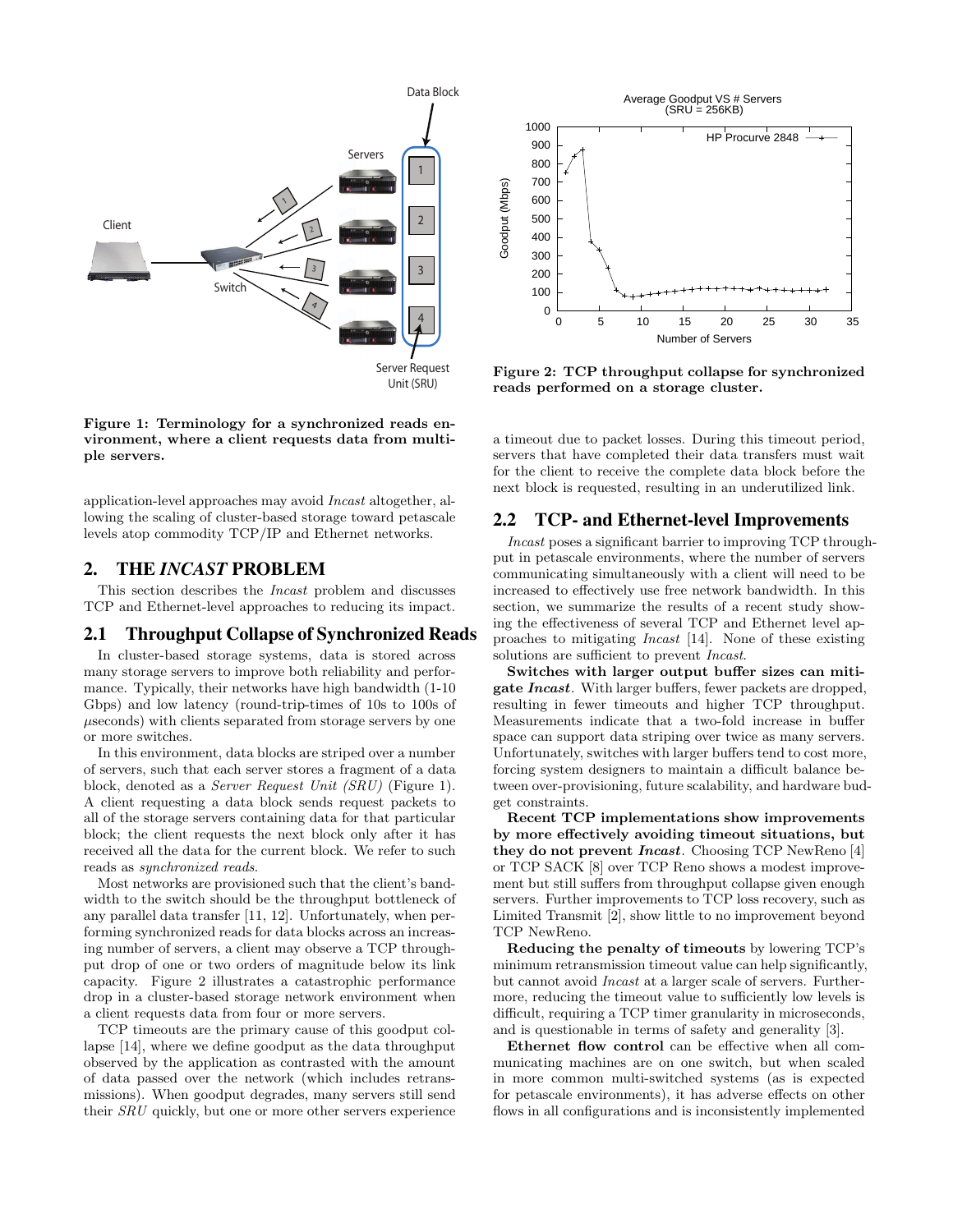across different switches.

There are a number of current Ethernet initiatives to add congestion management with rate-limiting behavior and a granular per-channel link level flow control [16]. These initiatives aim to achieve "no-drop" Ethernet responses to congestion. However, it will take a number of years before these new standards are added to switches.

These TCP- and Ethernet-level solutions represent a number of ways to reduce the negative effects of Incast for a fixed number of servers engaging in a synchronized data transfer. But, at some number of servers, any particular switch configuration will experience throughput collapse. Since TCP timeouts are nearly unavoidable when TCP loses either packet retransmissions or all the packets in its window, and the length of each timeout cannot be further reduced due to implementation problems and spurious retransmissions, we believe that improved TCP implementations have little hope in preventing Incast.

# 3. APPLICATION-LEVEL SOLUTIONS

Since a solution to Incast does not appear to exist in the TCP or Ethernet layer, we focus here on potential applicationlevel solutions that might more effectively manage the available bandwidth in a storage system.

# 3.1 Increasing Request Sizes

A common approach in storage systems is to amortize the cost of disk seek time by requesting more data from each disk. In a synchronized reads scenario, larger request sizes provide an additional benefit at the network layer. Increasing the SRU size at each server reduces the amount of idle link time, and when some flows have stalled other flows continue to send more useful data [14]. Whenever possible, to avoid Incast clients should request more data from a smaller number of servers. Even when striping across fewer servers is not appropriate, a client can reduce the impact of Incast by condensing many small requests for data into larger requests. However, larger SRU sizes also require the storage system to allocate pinned space in the client kernel memory, thus increasing memory pressure, which is a prime source of client kernel failures in a fast file system implementation [7].

# 3.2 Limiting the Number of Synchronously Communicating Servers

A common theme of application-level approaches to prevent the onset of Incast is to restrict the number of participating servers in a synchronized data transfer. For example, one might experiment with the number of servers that are involved in a synchronized data transfer, identify at what scale servers begin to experience degraded throughput, and limit the parallelism of all subsequent data transfers to be within that acceptable range.

From our discussions with industry specialists, we know that, among other things, Panasas uses a variant of the above idea by limiting the number of servers participating in any one data transfer. They divide a larger pool of servers into smaller RAID groups of a restricted range and limit any communication to one RAID group at a time. A single block still cannot be spread over more servers than are available in any one RAID group, but different blocks from a file may be distributed over different RAID groups, spreading the load of requests over a larger number of servers.

# 3.3 Throttling Data Transfers

A client can throttle the servers' send rates by advertising a smaller TCP receive buffer. This throttling technique will artificially limit the TCP window size of any request, improving scalability as more requests are made in parallel and to a larger number of servers. Unfortunately, a static throttling rate may have the adverse effect of underutilizing the client's link capacity if TCP windows are not allowed to increase to the proper size. A client that discovers a wellperforming throttle rate for one request that avoids Incast must also either avoid making multiple requests in parallel or adjust the throttle rate when necessary. This lack of generality may make these throttling techniques less palatable.

# 3.4 Staggering Data Transfers

Another approach to limiting the amount of data being transferred synchronously is to stagger the server responses so only a subset of servers are sending data at any one time. The control decisions required to produce this staggering effect can either be made by the client or at the servers.

A client may stagger data transfers by requesting only a subset of the total block fragments at a time. Alternatively, a client may achieve similar behavior with a smaller data block size spread across fewer servers, but this alternative would be impractical for a system that uses a fixed data block size or prefers a specific level of erasure coding. By staggering requests to a limited number of servers, or even maintaining a window of concurrent requests to servers, the client can avoid requesting too much data at once.

Servers can collectively skew their responses by making either random or deterministic localized decisions to delay their response to a request. Each server responsible for a data fragment can determine the total number of other servers responding to a request, either communicated directly from the client or based on the level of erasure coding. With this number, a server can wait an explicitly preassigned time before beginning its data transfer or choose a random period to skew its response. By choosing the right amount of skew and delaying the server's response, a request may actually perform better in the long run by avoiding costly TCP timeouts. Servers can also use the delay time to service other requests and prefetch data into the cache.

Previous studies of Incast have assumed that data is always cached in memory to isolate *Incast* as a mostly networking problem. In real systems, however, there may be some inherent staggering in transfer responses based on many factors, including the network switch configuration imposing different delays on each server and whether the requested data is in cache or on disk. For example, one server may have data cached in memory and be able to respond to a request packet immediately, while another server may require a disk seek and experience some disk head positioning delay potentially larger than an SRU transfer time. Thus, real systems may exhibit some of the benefits of staggering, although the existence of Incast in the real world suggests that this natural staggering effect is not sufficient.

# 3.5 Global Scheduling of Data Transfers

Since a client might be running many workloads and making multiple requests to different subsets of servers, any complete solution affecting when and how a server should respond cannot be made without information about all workloads. In these multiple workload situations, global schedul